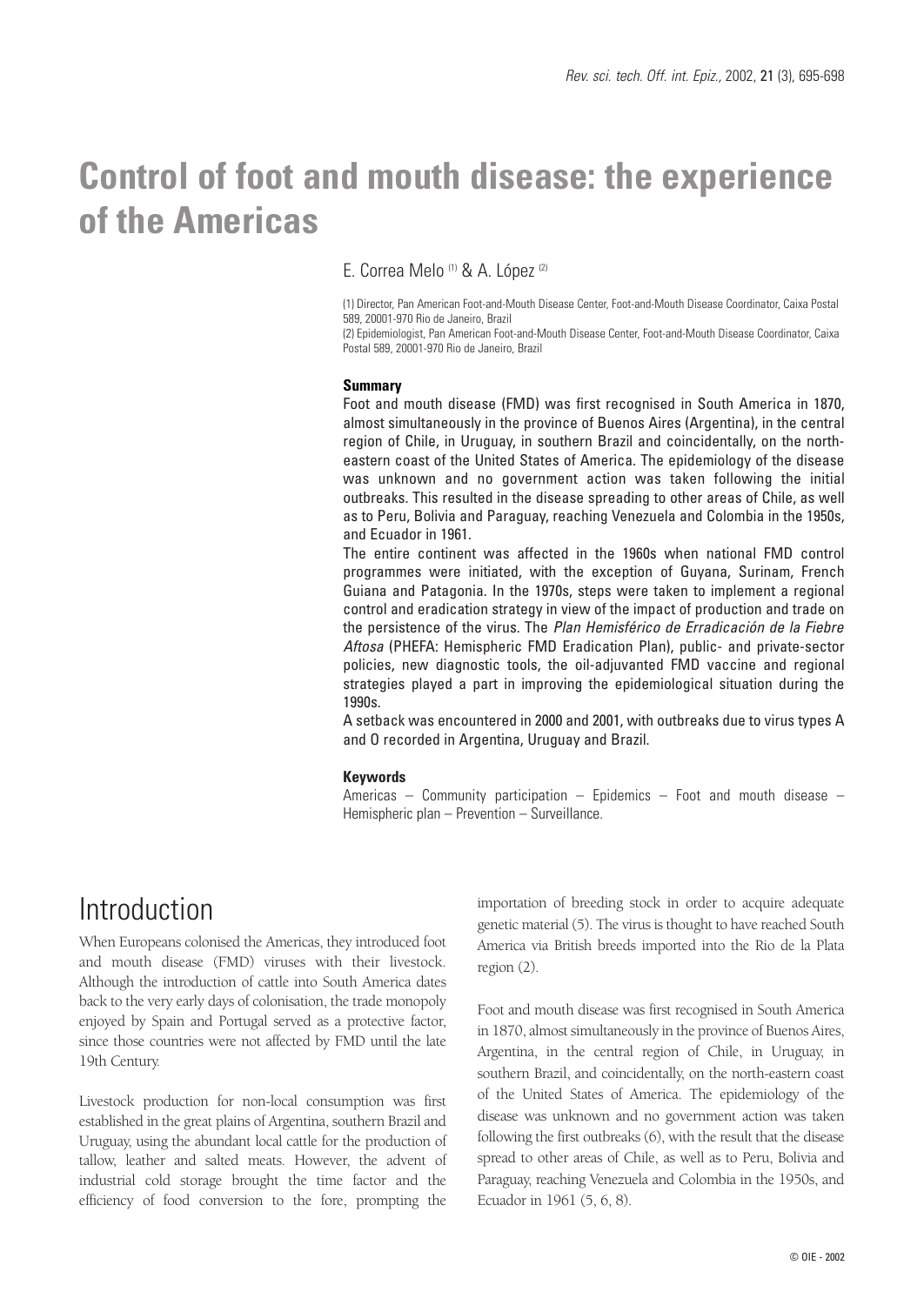Whilst the United States of America (1921), Mexico (1947- 1954) and Canada (1952) conducted successful eradication campaigns, the countries of South America did not act effectively to prevent the entry and spread of FMD (8). The closing of the North American markets after World War II and the above-mentioned introduction of FMD into Venezuela and Colombia in 1950, may be considered the main reasons behind the decision to wage an organised, continent-wide battle against the disease. On the initiative of the countries concerned, through the Organization of American States (OAS), the Pan American Foot-and-Mouth Disease Center (PANAFTOSA) was created in Rio de Janeiro in 1951. The Center first operated as a special OAS programme, eventually becoming a regular programme of the Pan American Health Organization (PAHO) (4).

The founding of PANAFTOSA gave rise to an ongoing process of interaction between research, planning and evaluation of health strategies in a self-sustaining effort which has proven to be a useful tool in the control and eventual eradication of FMD, expected by the year 2010.

## Initial programmes

At the outset, special attention was devoted to research in improving FMD diagnostic methods and to their adoption in the various countries concerned, as well as to training personnel in numbers sufficient to make a qualitative difference. This groundwork began to yield results in the 1960s. In 1961, Argentina set up a specific agency for the control and eradication of FMD, Brazil began disease-control activities in Rio Grande do Sul in 1965, Paraguay and Uruguay initiated similar programmes in 1967, Chile in 1970 and Colombia in 1972, with financial support from the Inter-American Development Bank (IDB) in most cases, and technical support from the PAHO via PANAFTOSA (4, 6).

At the time, the entire continent was affected. With the exception of Guyana, Surinam, French Guiana and Argentinean Patagonia, high-intensity epidemics due to different viral strains occurred periodically. Due to the abovementioned control programmes, the percentage of cattle herds under control increased from 30% in the 1960s to 40% in the early 1970s. At the same time, those involved became aware of the need for regional co-ordination to fight a virus that knows no borders.

This concept was at the origin of the creation, in 1972, of the South American FMD Commission, as an arena for regional coordination, promotion and evaluation, harmonisation of health standards and discussion of bilateral and multilateral agreements on FMD control. This effort led to a 90% coverage rate in 1981, when Chile became the first country in South America to eradicate FMD and gain recognition as an FMD-free country.

The control strategy at the time did not take into account geographical variations in FMD epidemiology due to differing ecological conditions or predominant types of livestock, but set forth homogeneous control measures for the entire continent. Research was directed at the development of new vaccines and, most importantly, new structures were created to help fill in knowledge gaps regarding FMD epidemiology (8).

#### **New vaccines**

For the control strategy to be effective, two practical problems had to be overcome. Firstly, vaccines had to provide higher levels of immunity for longer periods of time and, secondly, vaccinal inactivation had to be made more reliable, as certain failures had generated epidemics in Peru and Uruguay.

Due to an integrated research approach involving laboratory and field work, a new production method for oil-adjuvant vaccines was developed, and techniques for producing antigens in suspension for industrial use were standardised. The new vaccine which provided for longer intervals between applications and was thus easier to use, also incorporated topquality inactivants, which resulted in enhanced product safety.

Within the same series of technological measures, PANAFTOSA developed reference methods and procedures to help all countries establish comparable quality standards for vaccines.

## Continental information and surveillance systems

Efforts to rationalise disease control activities brought to light the need for adequate and relevant information. To this end, PANAFTOSA designed and, in late 1971, initiated a pilot epidemiological information system in the state of Rio Grande do Sul, Brazil, which was rapidly adopted in Paraguay and Uruguay as well. This process culminated in the establishment of information and surveillance systems in all countries of South America and in the creation of a Vesicular Disease Epidemiological Information and Surveillance System for the Americas.

The system, using spatial and temporal criteria and a set of geographical coordinates, provided timely, reliable access to information regarding the vesicular disease epidemiological situation (1). The analysis of this information showed that there was an intimate link between the behaviour of FMD in South America and the dominant forms of livestock production in a given area or region.

This meant that FMD control programmes were unlikely to be successful unless they were co-ordinated at a regional level with common sanitary measures and that blanket application of identical strategies in all places would increasingly serve to hamper progress in programme implementation.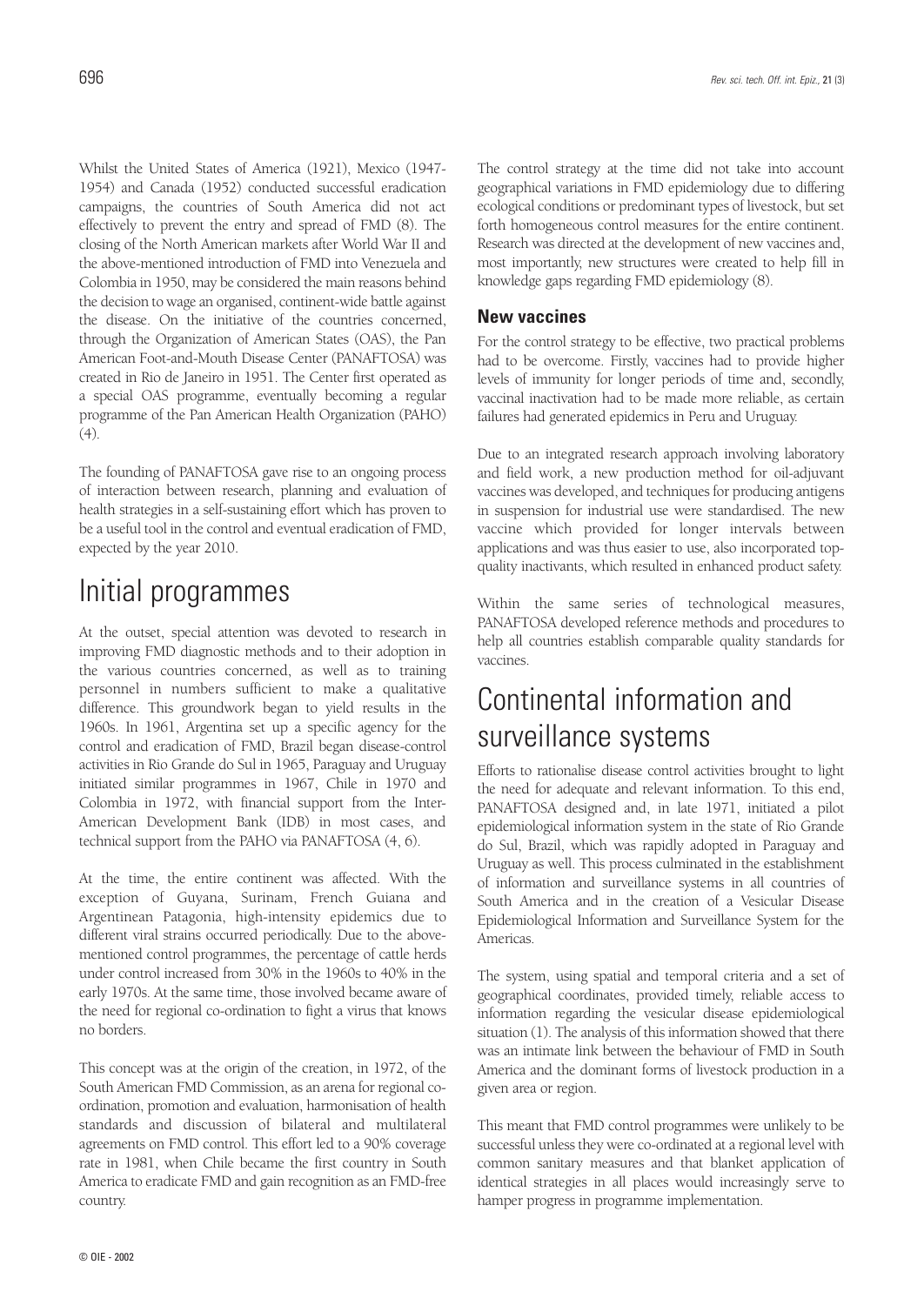A socio-economic analysis of the livestock structures helped identify the different production and marketing systems, making it possible to establish a geographical delineation and risk classification of these systems (3). The findings of this study, together with the experience gained in programme implementation over the previous period, led to the identification of operational alternatives. These were based on the possibility of interrupting the FMD epidemiological chain, the relative risk of the various factors and the probability of their modification and comprised selective regional strategies, adapted to each FMD ecosystem, involving local livestock communities and other sectors in the framework of a decentralisation policy. The new approach was embodied in the Hemispheric FMD Eradication Plan (PHEFA).

## The Hemispheric Eradication Plan

Several factors contributed to the creation of a social, political and economic framework conducive to the implementation of an eradication plan. Experience had shown how costly living with FMD could be. Decreasing the number of outbreaks and thus the direct economic losses suffered, especially by major exporting countries, was considered strategically important and discussions on non-tariff barriers to world trade in meat and derivative products in the framework of the GATT (General Agreement on Tariffs and Trade) Uruguay Round were a further incentive.

The underlying premise of the Plan was that upholding animal health was the response of society to the need to protect and promote productivity and trade in animals, animal products and by-products, in the context of economic and livestock development policies, social needs, and requirements of the domestic and international markets (7). The veterinary model is thus exemplary of a broader concept of social organisation in which a society generates the service facilities deemed most appropriate. The general objectives of the Plan are as follows:

– to improve availability of meat and milk for the inhabitants of the regions

– to enhance the socio-economic efficiency of livestock farming through lower opportunity costs for public investment in animal health and private investment in livestock activities, while respecting the overriding principle of sustainable, environment-friendly development

– to eliminate major limiting factors for technological investment (in genetics, feeding, handling)

– to strengthen the negotiating power of breeders in the world market.

The more specific objectives of the Plan are as follows:

– to eradicate FMD in South America

– to prevent introduction of FMD into disease-free areas

– to prevent the introduction of sources of FMD virus and other exogenous pathogens into new breeding areas, especially the Amazon sub-region, while respecting the ecological integrity of such areas.

For the purposes of FMD control, the Americas are divided into regions which take into account ecological, productive and socio-economic disparities, as well as the existence, prior to the implementation of the Hemispheric Plan, of two major areas, i.e. one with and one without FMD. On this basis, areas of primary prevention include the countries of Central and North America and the Caribbean, and an area of eradication comprises all of South America, which in turn is divided into three major systems on the basis of FMD behaviour and the relation of the disease to livestock production, i.e. the Southern Cone and Plata river basin; the region of the Andes; and the Amazon and non-Amazonian Brazil.

#### **Programme management**

The national and regional programmes adopted new administrative structures based on the following principles:

– internal and external regionalisation: each regional structure pursues specific activities and covers territories of two or more countries, providing technical and administrative co-ordination

– involvement and active participation of broad sectors of the livestock community, especially the breeders, promoting processes of joint public-private management

– planning, implementation and evaluation of control activities at the local level so that decisions are taken where the problems occur

– promotion of inter-sectoral co-operation, with emphasis on participation of sectors such as universities, other scientifictechnical bodies and all those with similar activities to those of the programmes

– differentiation between breeders in order to conduct specialised actions to meet the specific health needs of subsistence, family or small farms, in areas where those types predominate

– effective communication with all sectors on the social importance of FMD eradication and on the need to adopt new attitudes toward eradication.

As a result of these changes, the situation improved considerably. In 1996, Uruguay was the second country in South America to be recognised as FMD-free without vaccination, followed by Argentina and a zone in northern Colombia in 1997. Paraguay (1997) and extensive zones in southern (1998) and central (2000, 2001) Brazil were classified FMD-free with vaccination (dates in brackets) and the sanitary situation in the rest of Colombia, Venezuela and Peru is very promising, with a marked decrease in FMD incidence rates.